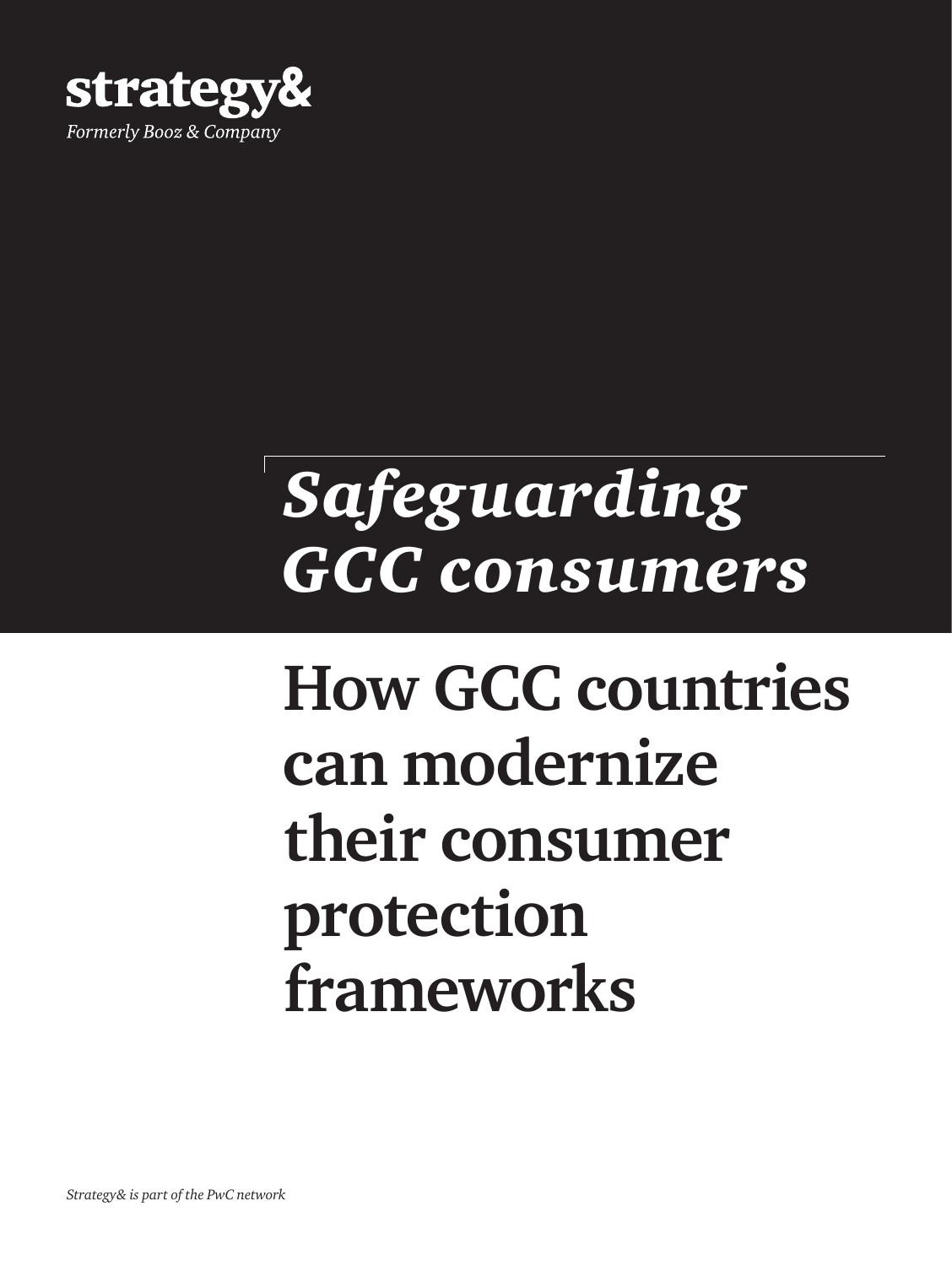#### Beirut

**Fadi Adra** *Partner*  +961-1-985-655 [fadi.adra](mailto:fadi.adra%40strategyand.ae.pwc.com?subject=) [@strategyand.ae.pwc.com](mailto:fadi.adra%40strategyand.ae.pwc.com?subject=)

#### **Chucrallah Haddad**

*Partner*  +961-1-985-655 [chucrallah.haddad](mailto:chucrallah.haddad%40strategyand.ae.pwc.com?subject=) [@strategyand.ae.pwc.com](mailto:chucrallah.haddad%40strategyand.ae.pwc.com?subject=)

#### **Serge Eid**

*Manager* +961-1-985-655 [serge.eid](mailto:serge.eid%40strategyand.ae.pwc.com?subject=) [@strategyand.ae.pwc.com](mailto:serge.eid%40strategyand.ae.pwc.com?subject=)

#### **Dubai**

**Karim Aly**  *Partner*  +971-4-436-3000 [karim.aly](mailto:karim.aly%40strategyand.ae.pwc.com?subject=)  [@strategyand.ae.pwc.com](mailto:karim.aly%40strategyand.ae.pwc.com?subject=) 

#### *Contacts About the authors*

**Fadi Adra** is a partner with Strategy& (part of the PwC network) in the Middle East. He is based in Beirut. He has extensive expertise in pensions, municipalities, labor, social services, customer service, and consumer protection.

**Karim Aly** is a partner with Strategy& in the Middle East. He is based in Dubai. He has extensive expertise in publicsector projects including public–private partnerships, national agendas, and large-scale transformation.

**Chucrallah Haddad** is a partner with Strategy& in the Middle East. He is based in Beirut. He has over 15 years of consulting experience and has led projects across multiple geographies covering national agendas, large-scale transformation, and socioeconomic development plans.

**Serge Eid** is a manager with Strategy& in the Middle East. He is based in Beirut. He has managed a number of publicsector assignments involving long-term national agendas, strategic plans, and restructuring.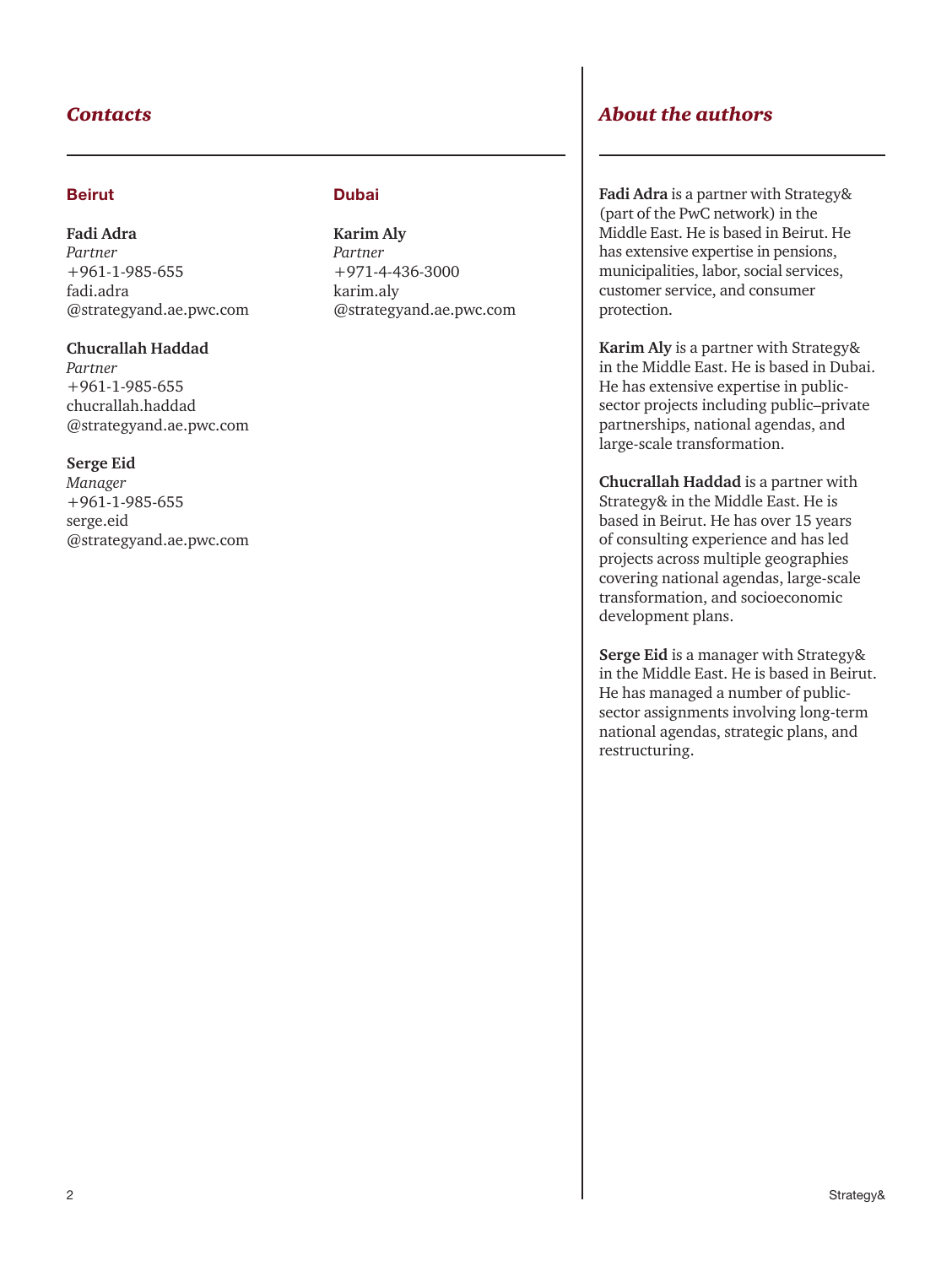### *Executive summary*

 $\boldsymbol{\alpha}$ 

**As they look to strengthen their consumer protection policies**, Gulf Cooperation Council (GCC) countries<sup>1</sup> are confronting limitations born of their relative newness to the concept. Although the topic of consumer protection has been on the agenda for some time, the task is now magnified by the rise of e-commerce and the sharing economy, which must be addressed alongside the typical consumer protection risks that have long existed in commerce. For most of these countries, consumer protection will involve dealing with fraud, misinformation, and other threats from sources both old and new.

Progress will depend on the governments' attention to a few key areas. GCC governments need to look at the institutions currently responsible for consumer protection, and think about how their roles need to evolve; have a clear understanding of when to use prevention measures versus enforcement measures; and make sure to involve better-informed consumers and the community in the effort to safeguard their own interests. Finally, GCC countries should take a long-term view of consumer protection, recognizing that the challenges of tomorrow will be different from today.

1 The GCC countries are Bahrain, Kuwait, Oman, Qatar, Saudi Arabia, and the United Arab Emirates.

Strategy& 3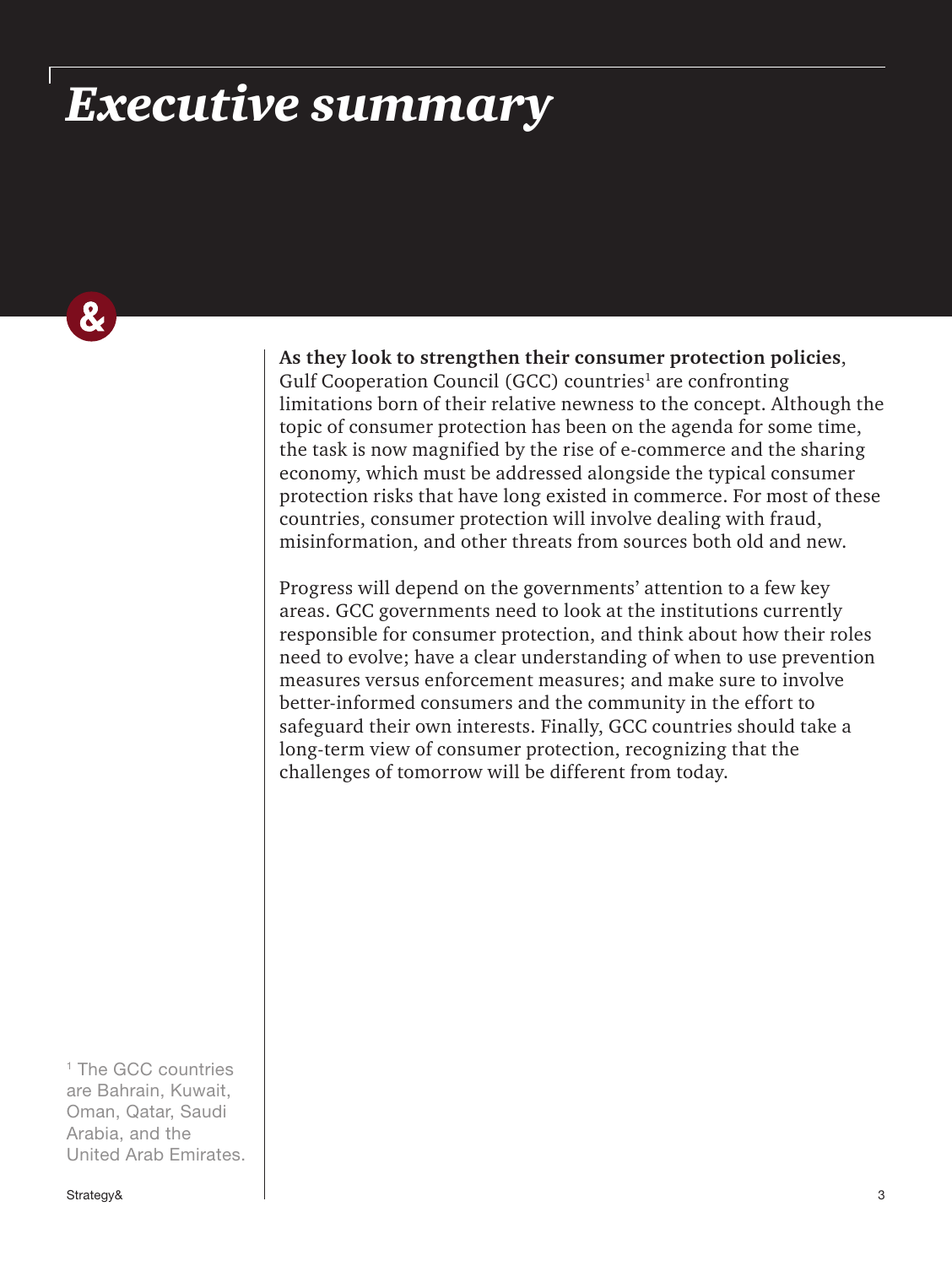## *The GCC consumer landscape*

The rapid development of the GCC has led to vast improvements in infrastructure, to rising income for citizens, and to surging levels of international tourism. All of these, in different ways, have brought about the need for more sophisticated consumer protection. The rising income of the region's citizens has led to a dramatic increase in consumption and better information about their rights as consumers. The rapid growth in tourism (both inbound and outbound) has exposed the GCC's inhabitants to markets with more sophisticated consumer safeguards. This is putting pressure on GCC governments to offer more robust consumer protection and develop more effective solutions.

The risks in the GCC are broadly similar to those elsewhere. There is, of course, the garden-variety fraud that has always existed. In the digital age, however, the source and number of risks have multiplied. There is now e-commerce, which exposes consumers to faulty products, fake storefronts, and cross-border disputes. There are also the sharing economy<sup>2</sup> companies that have become ubiquitous around the world (the GCC being no exception), and which regulators are struggling to keep up with. The risks also relate to the ways in which consumers' personal information is handed over during online activity and is then used, often without the consumers' knowledge. Finally, there is the more familiar challenge of providing protection in the area of financial services, though this responsibility may not lie with consumer institutions and regulatory authorities (*see Exhibit 1*).

GCC countries understand the challenges and so are putting in place regulations and strengthening institutions to protect their citizens from harm at the hands of producers and traders. However, these efforts are at a relatively early stage when compared to those in developed countries.

<sup>2</sup> The sharing economy is digital transactions that aggregate a market from otherwise unused capacity, such as people's cars and apartments.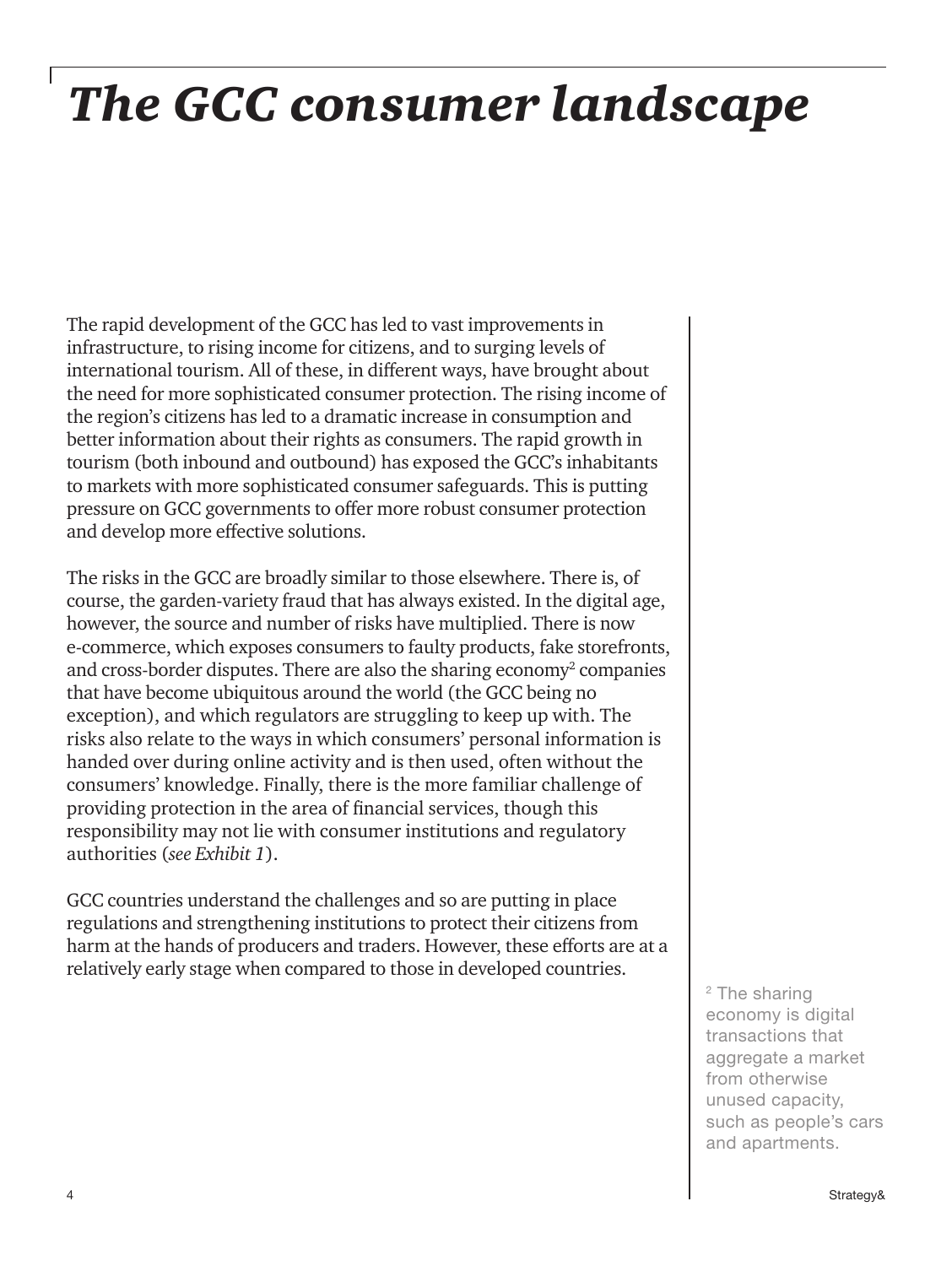#### *Exhibit 1* **New developments that pose a threat to GCC consumers**

Growth in e-commerce

It comes with many conveniences, but e-commerce is also forcing countries to protect consumers in some fundamentally new ways.

Rapid growth of the region

The region's fast-changing commercial landscape and the abrupt increase in consumption have put significant pressure on the consumer protection approach.

#### Increased data privacy infringement

Most consumers have no idea of the extent to which their online activities are being tracked. This is a problem in which corporate interests and consumer interests are often misaligned and for which many governments worldwide are still struggling to find solutions.

#### Sources of threat to GCC consumers

#### Increased demands of the GCC consumer

The increased sophistication of the consumer and the exposure to markets with established consumer protection systems have increased pressure on GCC governments to provide similar protections.

Rise of the sharing economy

Everybody understands the benefit of services such as ride-sharing. However, the crowdsourcing model behind these services means they come with some unpredictable safety risks.

Fast-rising Internet usage

The rapid increase of online information may overwhelm some consumers and lead them to make bad decisions. The risk is especially high for those who are elderly or vulnerable.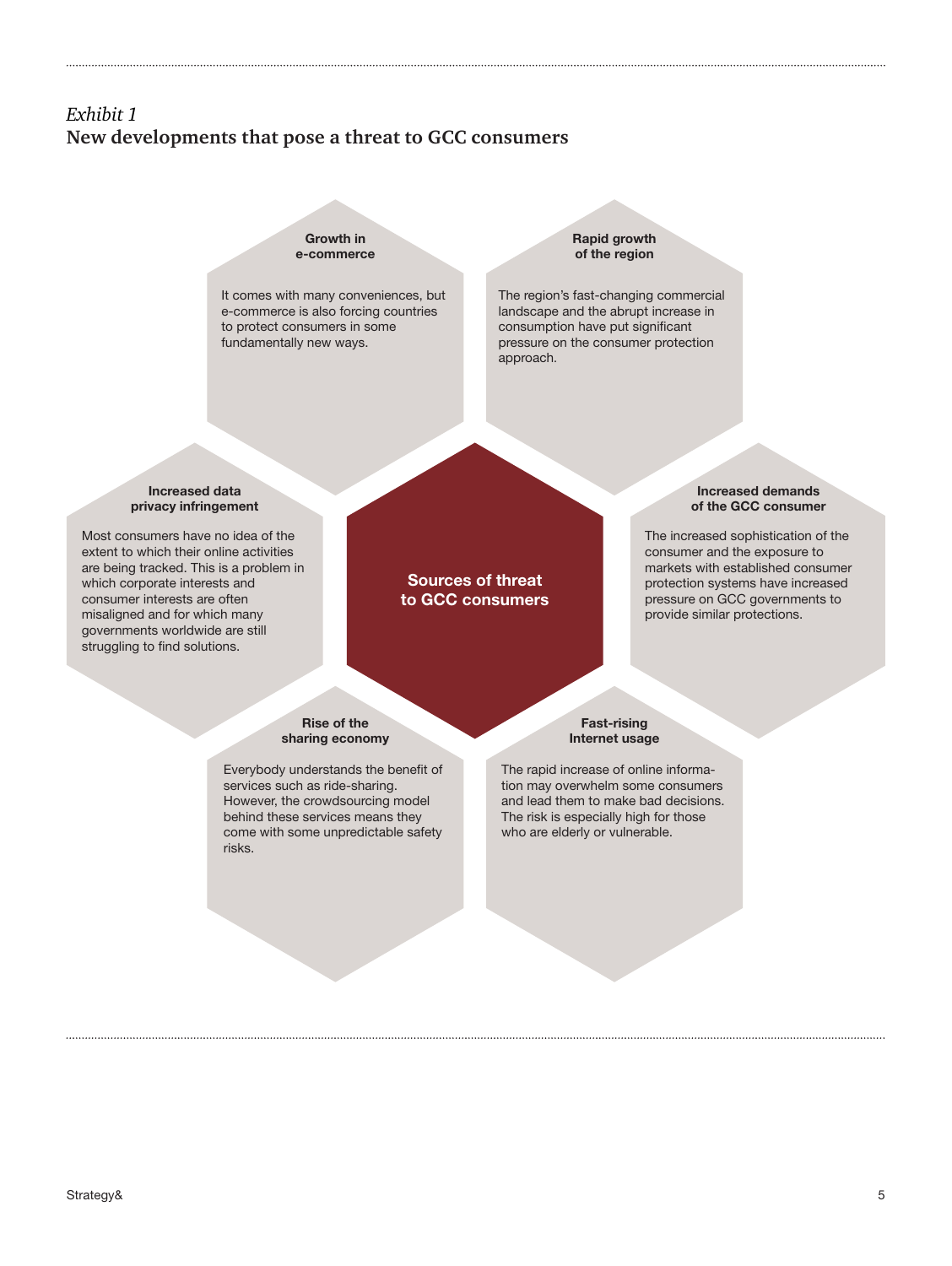### *Six tenets of consumer protection in the GCC*

As they try to get their arms around the emerging challenges of protecting consumers and look out for new challenges ever on the horizon, GCC officials will find the following six tenets of consumer protection useful (*see Exhibit 2*).

**Create regulations that are in equal parts comprehensive and flexible** Detailed laws are the building blocks of a well-established consumer protection landscape. GCC governments should ensure that the laws they are working on individually (and together — a unified consumer protection law for the GCC is also in development) are as comprehensive as possible to maximize the scope of consumer protection. Around the world, consumer protection laws usually concentrate on three areas: unfair commercial practices; misleading actions/omissions and aggressive practices; and a list of commercial practices so egregious that they are banned outright.

Some countries add other protections. In industries where there are highpressure sales tactics, many countries have introduced "cooling-off" provisions that give consumers a set period of time in which to change their minds about a purchase. Class action suits, widely used in the U.S. and increasingly adopted elsewhere, can provide further protection to consumers by allowing one or several people to pursue a legal action on behalf of a much larger group. In an era of extensive e-commerce, class actions make it far easier for groups of consumers to seek compensation from firms that have fixed prices or have formed cartels.

Another item that is critically important — because of how quickly trade is developing — is that any law put in place in the GCC must be able to incorporate changes and adapt. Examples of adaptations include the EU's "cookie law" of a few years back, which required websites to get consent from visitors before storing any of their information. The EU has also taken steps to protect children from unwittingly purchasing mobile applications by banning exhortations aimed at those below a certain age, and by requiring that users explicitly consent to purchases. The set of challenges that are emerging in the GCC makes it imperative that its regulations, too, continually adapt.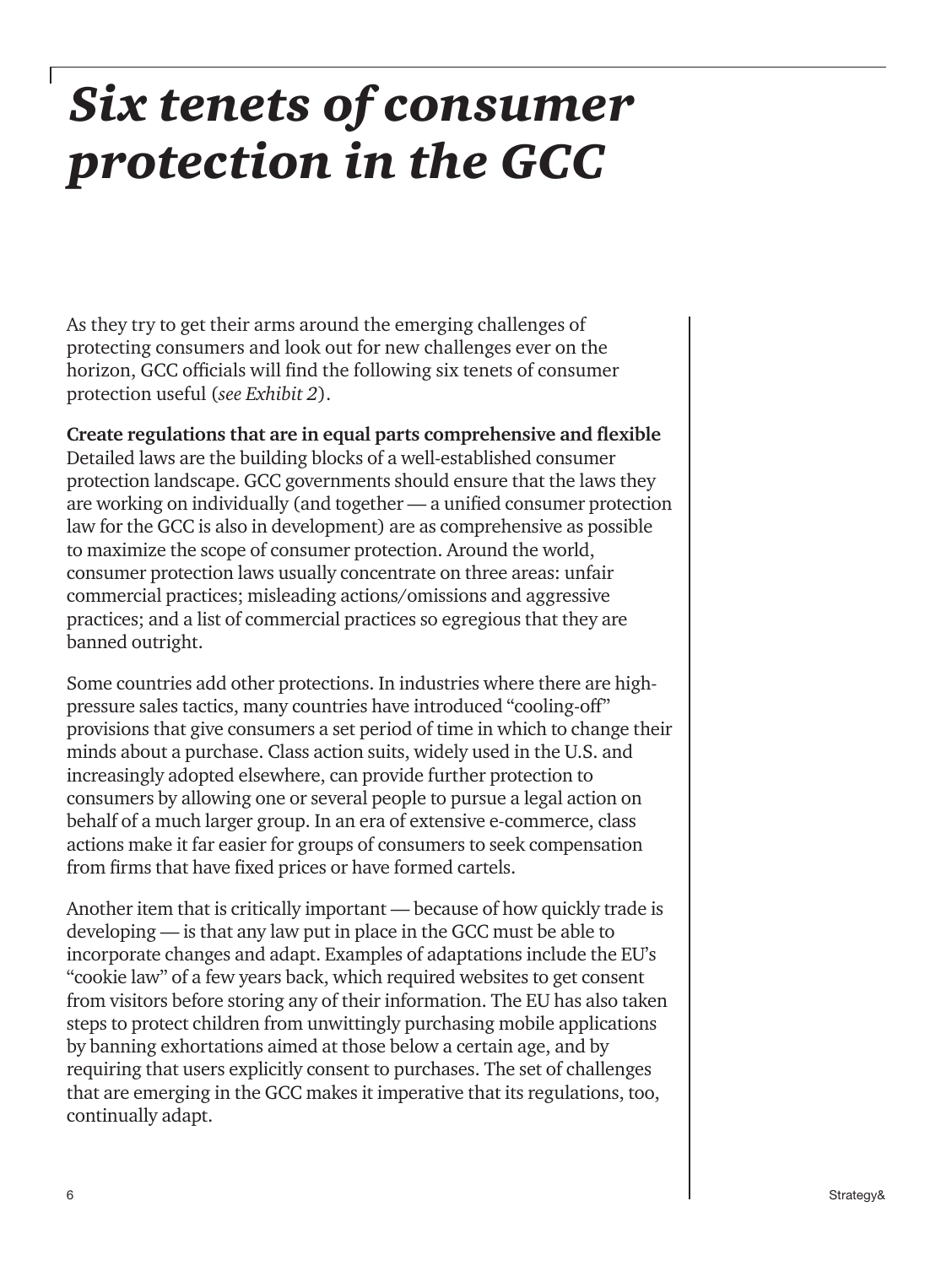### *Exhibit 2* **Tenets of consumer protection in the GCC**

. . . . .

|   | Create regulations that are in equal parts<br>comprehensive and flexible | Consumer protection laws should concentrate on three areas: unfair<br>commercial practices; misleading actions/omissions and aggressive<br>practices; and a list of commercial practices so egregious that they are<br>banned outright<br>Laws should be able to incorporate changes and adapt                                                                                 |
|---|--------------------------------------------------------------------------|--------------------------------------------------------------------------------------------------------------------------------------------------------------------------------------------------------------------------------------------------------------------------------------------------------------------------------------------------------------------------------|
|   | Put in place the right institutions and<br>operating model               | An empowered consumer protection agency (CPA) can better manage consumer<br>protection functions<br>Sophisticated complaint-handling mechanisms, well-trained staffs, and a robust<br>research framework are key<br>Risk-based inspections should replace the less effective routine ones                                                                                      |
|   | Define an enforcement philosophy                                         | Balance the use of preventive and punitive measures<br>Emphasize prevention through awareness for businesses and keep harsh<br>enforcement for when the harm to consumers is severe and irreparable                                                                                                                                                                            |
|   | Engage the consumer $-$ and<br>the community                             | Conduct awareness campaigns addressing consumer rights<br>Introduce a wide range of tools to help consumers exercise and demand these rights<br>(e.g., consumer helplines, digital recall platforms, and interactive online platforms)<br>Encourage the development of advocacy bodies that would share the job of<br>lobbying regulators and educating consumers with the CPA |
|   | Go beyond state borders                                                  | Outline a clear road map and develop practical mechanisms to strengthen<br>cross-border collaboration and knowledge sharing                                                                                                                                                                                                                                                    |
| 6 | Take the long-term view and<br>continually evolve                        | Keep on improving the consumer protection ecosystem through leveraging<br>research that can draw on information in the countries' consumer complaint<br>systems and in inspection data                                                                                                                                                                                         |
|   |                                                                          |                                                                                                                                                                                                                                                                                                                                                                                |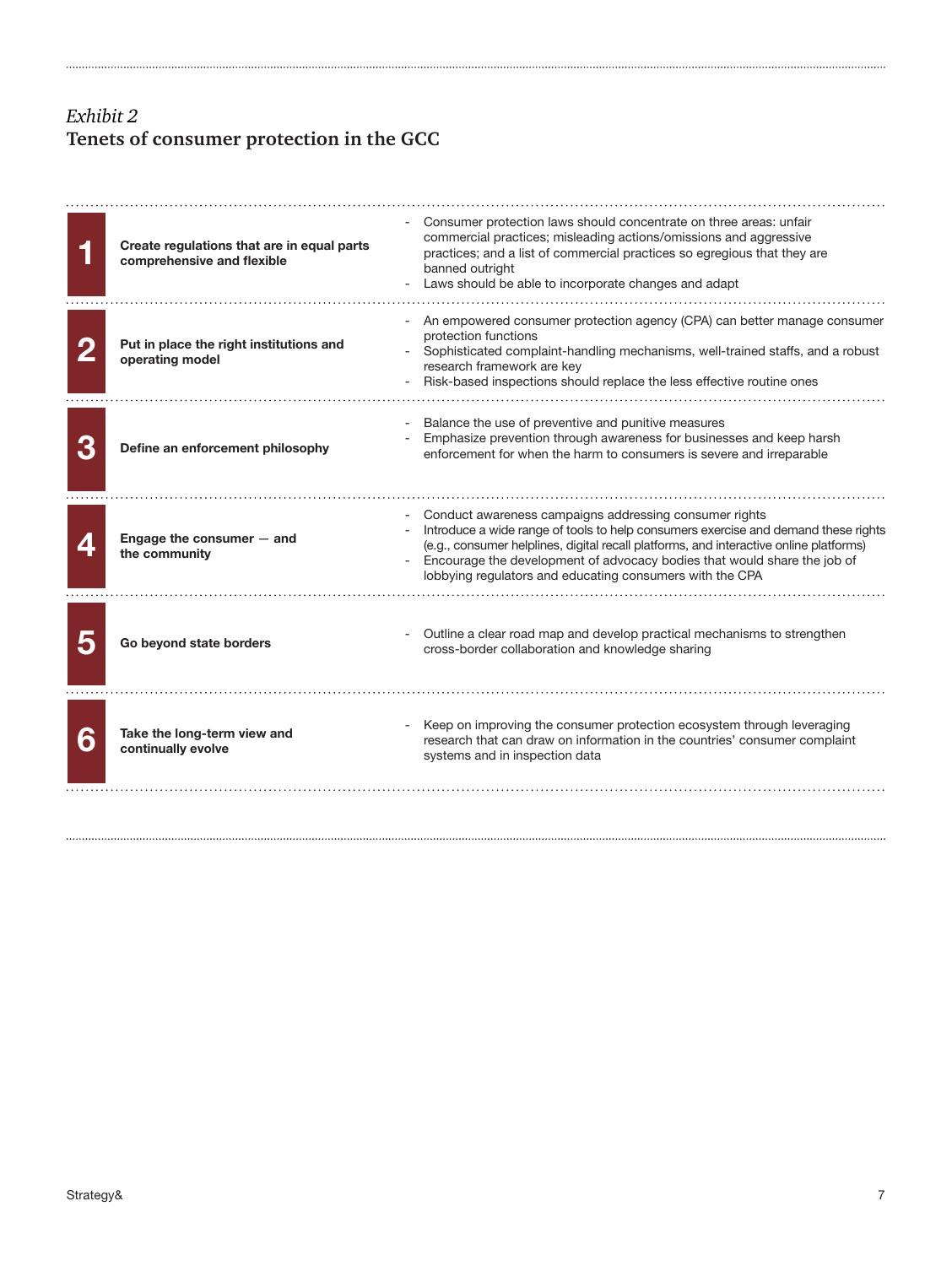#### **Put in place the right institutions and operating model**

In countries that are most advanced in their consumer protection frameworks, a proper operating model is generally in place. Many use consumer protection agencies (CPAs) to manage their core consumer protection functions, including complaint handling, research, and inspection.

Well-run CPAs have sophisticated complaint-handling mechanisms so that consumers can easily report incidents and know they will get attention. With IT tools and well-trained staff, these agencies are a central part of the consumer protection effort in many countries. Australia and New Zealand are particularly strong in this regard.

The countries that are most sophisticated about consumer protection also tend to do a great deal of research on the topic. The research helps governments understand what the consumer's experience is in certain situations, where there are especially large gaps in power between consumers and those selling to them, and which new trends or markets merit monitoring.

In addition, countries with strong frameworks have gravitated to more sophisticated ways of doing inspections. Inspections based on risk concentrate on businesses whose prior infringements and potential for doing harm (because of the type of product or service they provide) are at levels that make them candidates for especially close monitoring. In the frameworks these countries use, businesses are scored according to a variety of assessment criteria and then categorized as high, medium, or low risk. The U.K. and the Netherlands — which both have good reputations for consumer protection — are among the countries that use risk-based monitoring.

GCC countries tend to be less far along in their protection-related institutions and processes. Oman is the only GCC country that has a standalone CPA (in Oman it is called the Public Authority for Consumer Protection); most of the region's other consumer protection custodians are units in their countries' ministries of economy, commerce, or industry. In addition, most GCC countries use routine inspections, which are generally less effective than risk-based ones.

### **Define an enforcement philosophy**

To ensure compliance with consumer protection laws, authorities must use both preventive and punitive measures. Preventive measures are generally preferable in that they keep undesirable behaviors from happening in the first place. Countries that are far along in their consumer protection practices communicate guidelines to suppliers and producers, and use awareness campaigns to reduce the likelihood that the suppliers will find themselves out of compliance. However, behavior detrimental to consumers inevitably happens — and when it does, countries must have enforcement measures that they can turn to.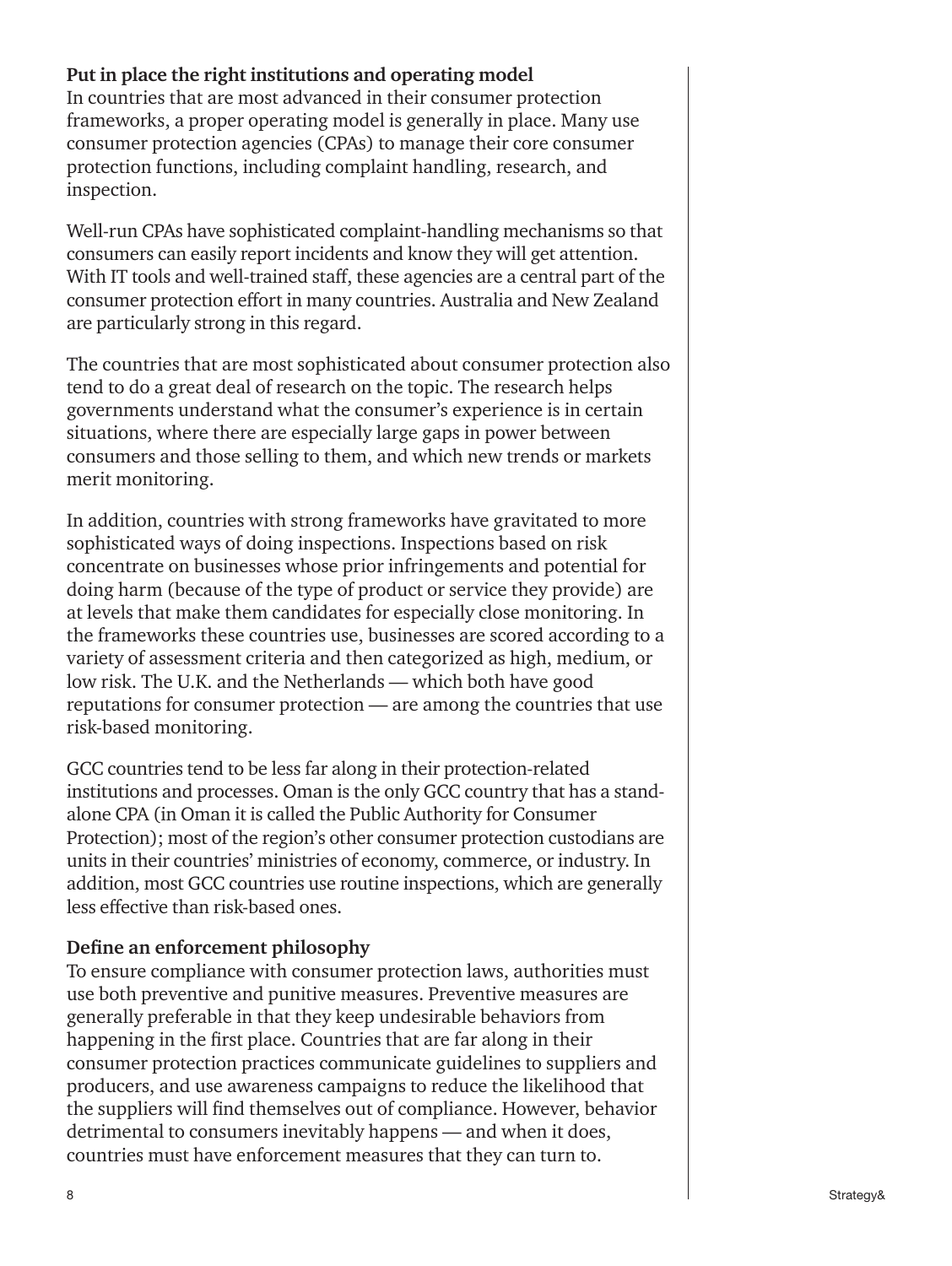Enforcement measures can vary from the soft  $-$  a letter from the consumer protection agency — to the very harsh. In extreme cases, the executives of a company that has committed an infraction can face severe personal actions. This and the threat of business closure are as serious as enforcement gets.

Figuring out how they want to use prevention and enforcement is an important challenge for the GCC's regulatory authorities. To date at least, these countries' enforcement activities have mostly been conducted in an ad hoc way, often without clear targets or any sort of road map. As in other regions, it would be advantageous for the GCC to emphasize prevention rather than leap to harsher enforcement-focused measures. Harsh enforcement, however, does have its place. When the harm to consumers is severe and irreparable, shutting down a business can send a message that there are certain infractions that perpetrators will pay for with their livelihood.

#### **Engage the consumer — and the community**

Consumers have a central role to play in their own protection. After all, when something detrimental occurs, they are the ones who pay the most direct price in terms of inconvenience, stress, financial loss, or threat to safety or health.

So it is no surprise that many countries with mature consumer protection frameworks enlist consumers as a first line of defense. They do this through awareness campaigns addressing consumer rights, and by introducing a wide range of tools to help consumers exercise and demand these rights. For example, to ensure that consumers were aware of their rights in the sharing economy, the government of the Canadian province of Ontario partnered with Airbnb in early 2016 to launch a pilot program aimed at informing consumers and home owners of their rights when engaging in accommodation-sharing. In the U.K., the "Cyber Streetwise" campaign, which was launched in 2014, has been providing consumers with the knowledge they need to safeguard their cyber security amid a surge in consumer profiling.

GCC countries have become increasingly active in the consumer empowerment domain, setting up events and launching awareness. For example, Saudi Arabia and Qatar have recently launched consumer awareness efforts to help consumers know their rights. In order to maximize the impact of these efforts, however, GCC authorities should strive for a holistic approach that clearly defines the target consumers as well as the messages and delivery channels. GCC countries also need to develop tools to allow consumers to voice their concerns. The tools could include consumer helplines, digital recall platforms, and interactive online platforms. GCC governments can explore whatever dispute resolution mechanism happens to be best suited to their local environments, be it their own online platforms or third-party dispute moderators.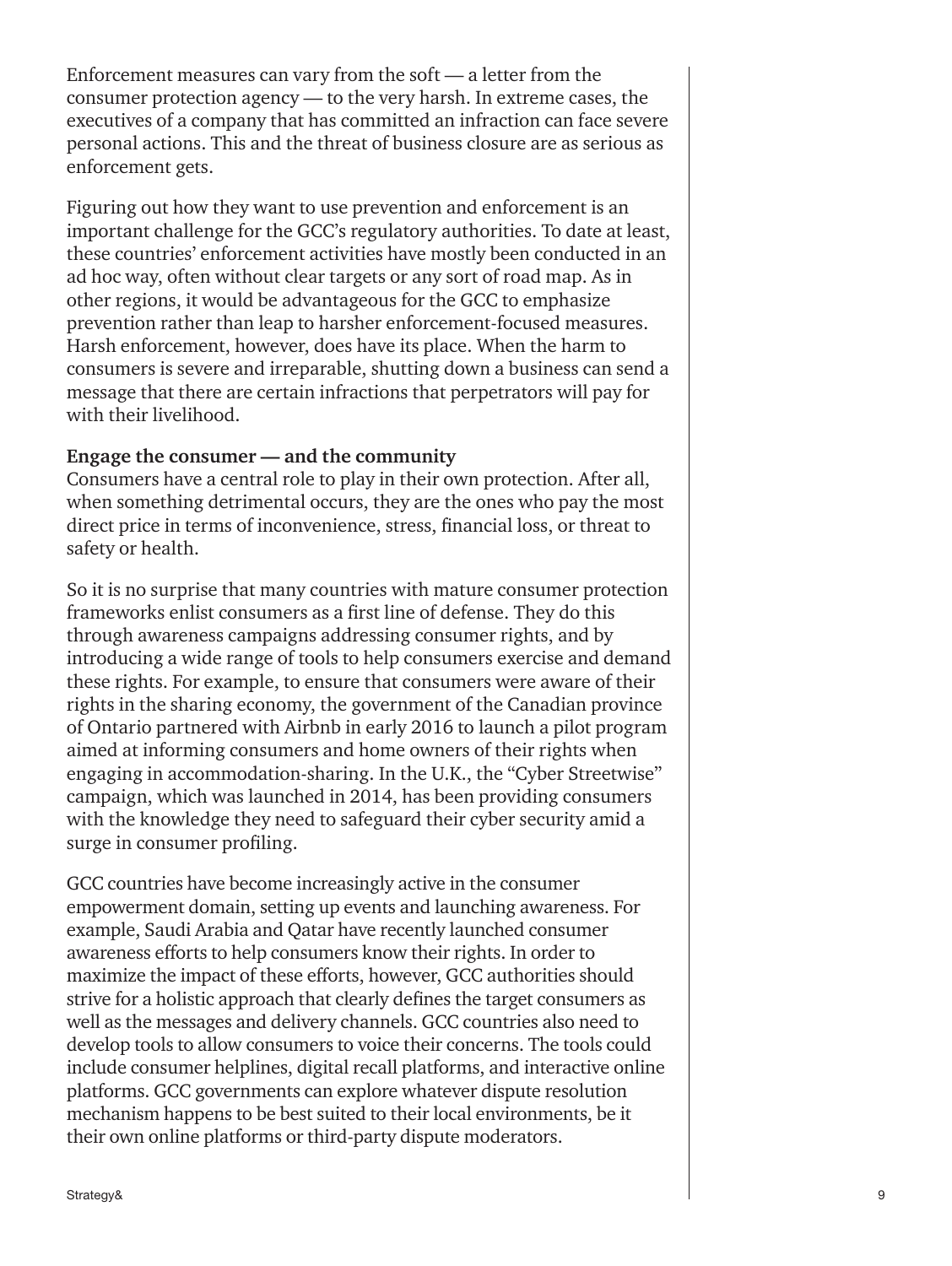Alongside individual consumers, civil society has a role to play in consumer protection. In many countries, the mechanisms for civil society's involvement are what are known as advocacy bodies. Advocacy bodies play a number of important roles, from pushing government entities to pay attention to consumers' rights in important areas, to providing research that pressures companies to stop policies harmful to consumers. In Australia, for instance, the advocacy group CHOICE does a lot of work looking out for consumers in the areas of digital rights and banking. The non-profit U.K. organization Which? was instrumental in getting the U.K. government to cap fees on pensions and in convincing the country's communications regulator to block penalties for consumers who cancel a phone service after an increase in a tariff.

With the exception of Oman and Saudi Arabia, such advocacy bodies do not exist in the GCC, and even in those countries their activities and influence are limited. To the extent possible, and as their approach to consumer protection matures, GCC countries should look to encourage the development of these groups. They can lighten some of the burden on the countries' consumer protection agencies by sharing the job of lobbying regulators and educating consumers.

#### **Go beyond state borders**

In recent years, GCC governments have been collaborating on consumer protection. The GCC Consumer Protection Committee has held meetings to unify the region's efforts, and there have been discussions about the creation and launch of unified consumer protection platforms. In addition, the GCC has, for several years, been working on a unified consumer protection law. However, the rollout of the law has been delayed and in general, the cross-border activity has produced few tangible results for consumers. At this point, GCC authorities should be looking to outline a clear road map and develop practical mechanisms to strengthen collaboration and share knowledge. As the EU's joint efforts have demonstrated, there are big benefits in offering protection to consumers beyond a single state's borders.

#### **Take the long-term view and continually evolve**

If consumer protection measures are static, they will eventually cease to be effective. GCC governments should understand how much change there will necessarily be in the focus of their consumer protection efforts and in the tools they use to achieve their protection goals. To know what moves they should be making, they will need reliable information, and research should play a central role in the GCC's consumer protection efforts. Research — which can draw on information in the countries' consumer complaint systems and in inspection data — is a vital part of understanding where consumers feel vulnerable and identifying possible remedies. This is essential if the GCC is to keep on improving its consumer protection ecosystem.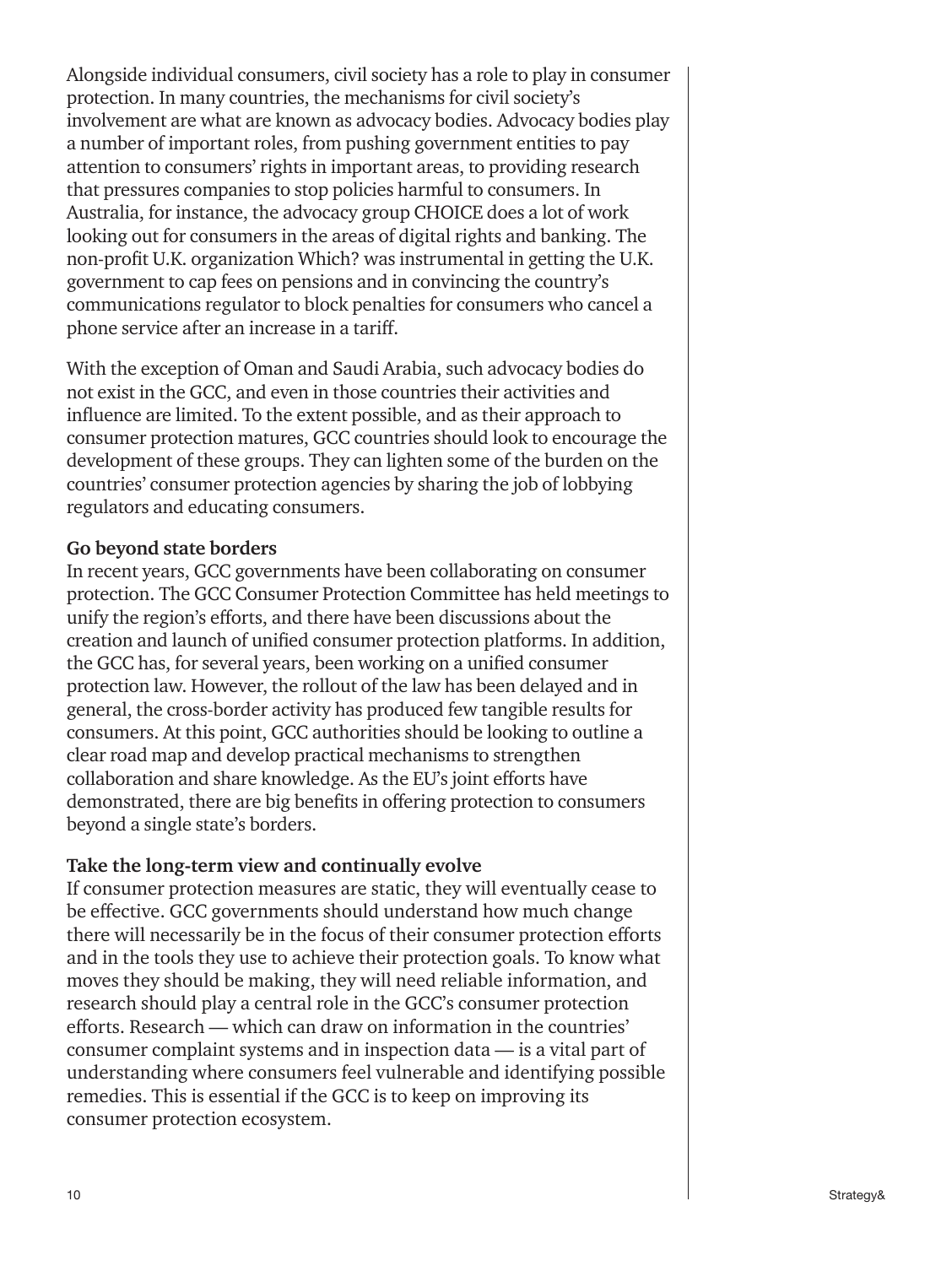### *Conclusion*

Consumer protection is an ongoing effort to keep abuses from happening, minimize their impact when they inevitably do happen, and keep a specific type of abuse that has already happened from recurring. The numerous ways in which consumers can be taken advantage of means that countries must be prepared to deal with problems in different areas and keep altering their consumer protection framework. Many countries have made big strides in their approach to consumer protection — such as defining the right set of enabling regulations, implementing an adequate operating model with agencies or departments in agencies that fulfill consumer protection functions, and continuously adapting the model to changing patterns while increasing awareness and engaging the community — and the GCC can achieve this too. Better safeguards for consumers will allow GCC countries to accelerate the modernization of their commerce infrastructures. That, in turn, will enable these economies, which have come so far, to keep moving forward.